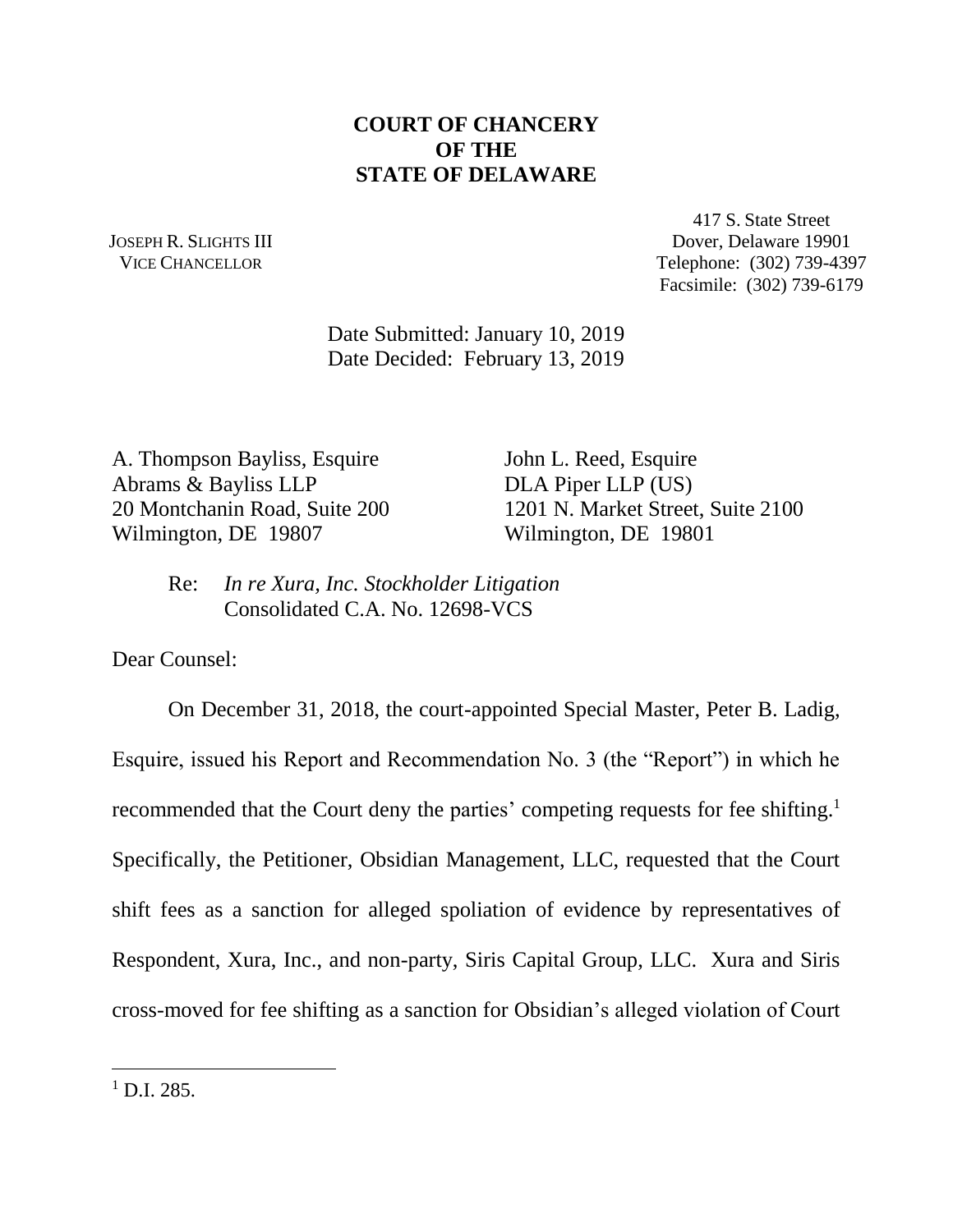*In re Xura, Inc. Stockholder Litigation* Consolidated C.A. No. 12698-VCS February 13, 2019 Page 2

orders relating to discovery in aid of Obsidian's spoliation allegations. The Special Master determined that Obsidian's request for fee shifting must await the Court's merits adjudication of Obsidian's motion for an adverse inference based on spoliation. As for Xura and Siris's request, the Special Master denied that request on the grounds that the movants had not carried their onerous burden of demonstrating bad faith and had not otherwise justified fee shifting as a sanction for discovery violations. Based on these findings, the Special Master recommended that both parties bear the Special Master's fees equally.

Xura and Siris have filed joint exceptions to the Report. $<sup>2</sup>$  For the reasons that</sup> follow, the exceptions are overruled.

Under Court of Chancery Rule 144(c), "[a]ny party may take exception to a final report or a draft report" issued by a court-appointed special master. $3$  When exceptions are taken, the Court reviews those exceptions, and the recommendations of the special master, *de novo*. 4

<sup>2</sup> D.I. 288 (Opening Brief); DI 294 (Reply Brief).

 $3$  Ct. Ch. R. 144(c).

<sup>4</sup> *See Lynch v. City of Rehoboth Beach*, 2005 WL 2000774, at \*1 (Del. Ch. Aug. 16, 2005).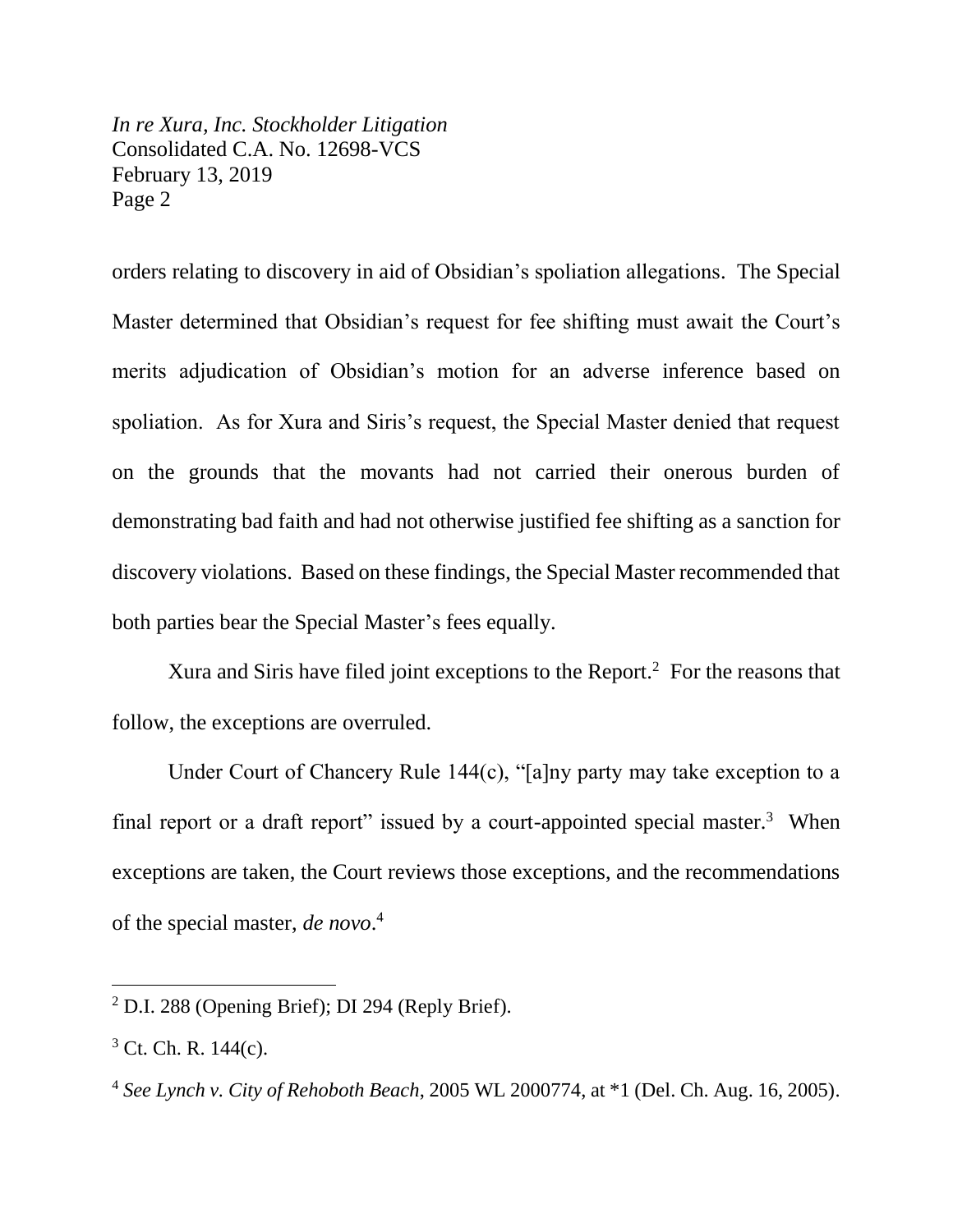*In re Xura, Inc. Stockholder Litigation* Consolidated C.A. No. 12698-VCS February 13, 2019 Page 3

Here, the exceptions rest principally on the premise that the Special Master ignored the fact that Obsidian initiated and pursued spoliation discovery in violation of the Court's orders. I disagree. The Special Master's Report clearly reflects that he was well aware of the Court's orders with respect to spoliation discovery and was also well aware of Obsidian's discovery conduct following the entry of those orders.<sup>5</sup> With knowledge of the Court's orders, the Special Master characterized Obsidian's discovery conduct as "aggressive but not unjustified."<sup>6</sup> I share that view. He also concluded, after careful analysis, that Xura and Siris had not carried their "stringent burden" of demonstrating that Obsidian engaged in bad faith litigation conduct in pursuing spoliation discovery.<sup>7</sup> After carefully reviewing the matter, I agree with that conclusion as well. Accordingly, "[b]elieving the [Special] Master to have dealt

<sup>5</sup> *See* Report at 8–9, 22–24.

<sup>6</sup> *Id.* at 20.

<sup>7</sup> *Id*. at 19 (quoting *Beck v. Atl. Coast PLC*, 868 A.2d 840, 851 (Del. Ch. 2005) ("The bad faith exception [to the American Rule] is not lightly invoked. The party seeking a fee award bears the stringent evidentiary burden of producing 'clear evidence' of bad faith conduct.")).